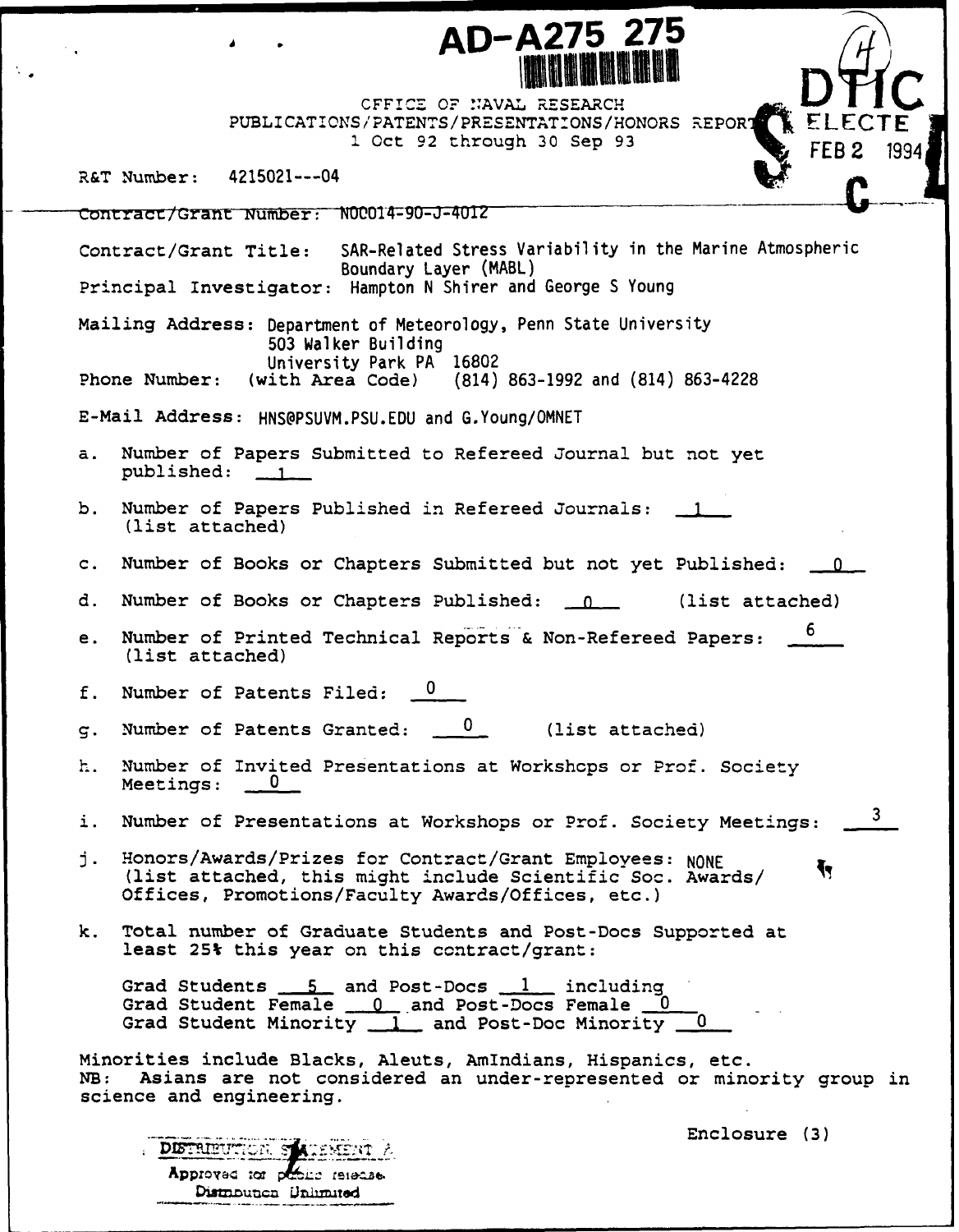# SAR-Related Stress Variability in the Marine Atmospheric Boundary Layer (MABL) (HIGH-RES ARI) *Accesion For*



## PROJECT ABSTRACT

By variably stressing the sea surface, secondary circulations within the marine atmospheric boundary layer (MABL) can modulate the sea-surface wave field and so can produce discernible signatures on SAR images of the ocean. Indeed, at the Fall '93 ARI workshop, Robert Beal showed ERS-I images illustrating the ubiquity of these signatures ouring the second HIGH-RES cruise in June 1993. Among the resulting signatures, the quasi-linear and cellular microscale patterns still require adequate explanation. The ubiquitous MABL two- and three-dimensional convective circulations provide promising candidates for the forcing phenomena producing these signatures. These microscale circulations have horizontal wavelengths on the order of one to ten times the boundary layer depth, or approximately one to ten km, and temporal scales on the order of one to ten hours. Thus, they produce stress variations on the spatial and temporal scales of the quasi-linear and cellular SAR signatures. Similarly the frequent occurrence of two-dimensional mesoscale atmospheric circulations in response to the SST gradient along the northwest wall of the Gulf Stream adds an atmospheric component to Gulf Stream signatures on SAR images on crossstream scales of 1 to 50 km.

## Long Term Goals:

Our ultimate goal is to develop methods for diagnosing both the form and the effect on sea-surface stress patterns of buoyantly-forced MABL flows given only values of the large-scale meteorological and oceanographic parameters. As briefly summarized below, we continue to make strong progress on this problem using several interacting, complementary techniques that range from data analysis to model development.

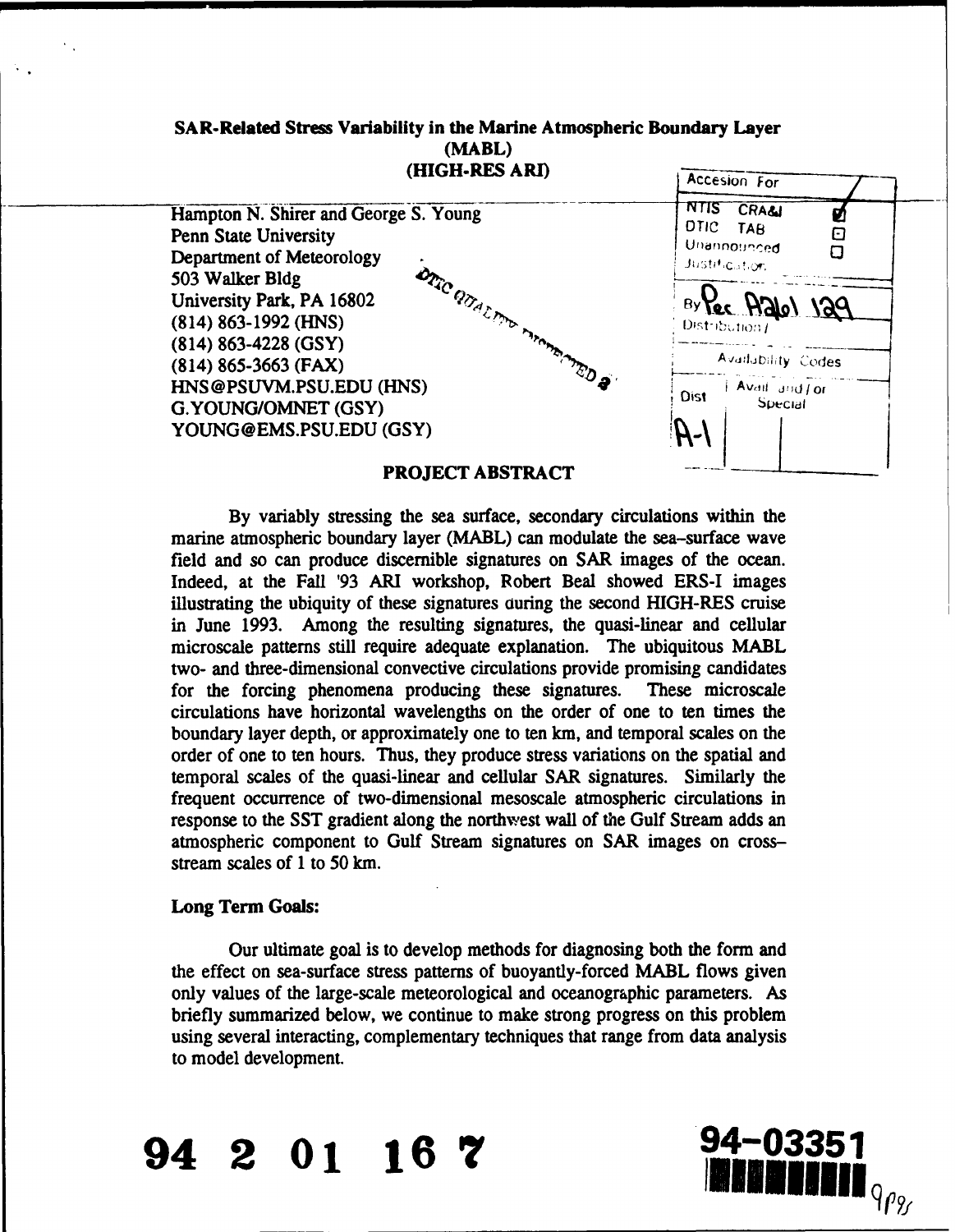## Near Term Objectives:

Our most immediate goal is to determine how effective these two- and three-dimensional buoyantly forced MABL circulations, which have scales on the order of 0.1 to 50 km, are in producing patterns of sea-surface stress variability that can be directly linked to the quasi-linear and cellular SAR signatures that were observed during the HIGH-RES ARI experiment and by earlier, satellite mounted, sensors. Two primary objectives must be met for us to achieve these goals. First, the surface layer structure within the MABL must be related to the sea-surface stress patterns for the solenoidal MABL circulation associated with quasi-linear sea-surface temperature (SST) gradients and for each of the three microscale atmospheric boundary layer convective forms: the two-dimensional mixed-layer rolls, the three-dimensional mixed-layer thermals, and the surface layer plumes. Second, the environmental conditions necessary and sufficient for the formation of each of these buoyantly-driven circulations must be identified.

## Approach:

The convective component of the first objective has been completed as the MS thesis of Todd Sikora (Sikora 1992; Sikora and Young 1993, 1994) by using both conditional sampling and composite analysis of atmospheric surface layer observations to describe the occurrence, structure, and sea-surface stress and wind patterns of MABL convection. Aircraft data from the marine stratocumulustopped boundary layers observed during Project FIRE [First ISSCP (International Satellite Cloud Climatology Program) Regional Experiment] were used for the data analysis. Conditional sampling of these boundary-layer data identified updrafts and downdrafts, while composite analysis was used to summarize the spatial (planview) variations within updrafts and downdrafts to quantify the average structure of each. Current work focuses on collaboration with the wave and backscatter modelers of the HIGH-RES ARI to provide them with appropriately scaled forcing fields for simulation of the "mottled" signatures of three-dimensional convection seen so commonly over the Gulf Stream on the ERS-I overpasses during the second HIGH-RES cruise. This task will be followed by a comparison of these observational results with output from the two new, intermediate-order MABL convection models described below. Results of these models will also be made available to our HIGH-RES collaborators in a form suitable for forcing their wave models.

With the observational analysis of microscale convection completed, we are deeply involved in the next MABL phenomenon of interest to the HIGH-RES ARI community: the MABL solenoidal circulation associated with the sharp SST gradient along the northwest wall of the Gulf Stream. Observations from the two ARI cruises are being used to create similar composite analyses of this somewhat larger scale, yet still buoyantly driven, flow. The ship-based sensors deployed during both cruises by Penn State and collaborators from Wood's Hole Oceanographic Institution will permit measurements of this MABL response to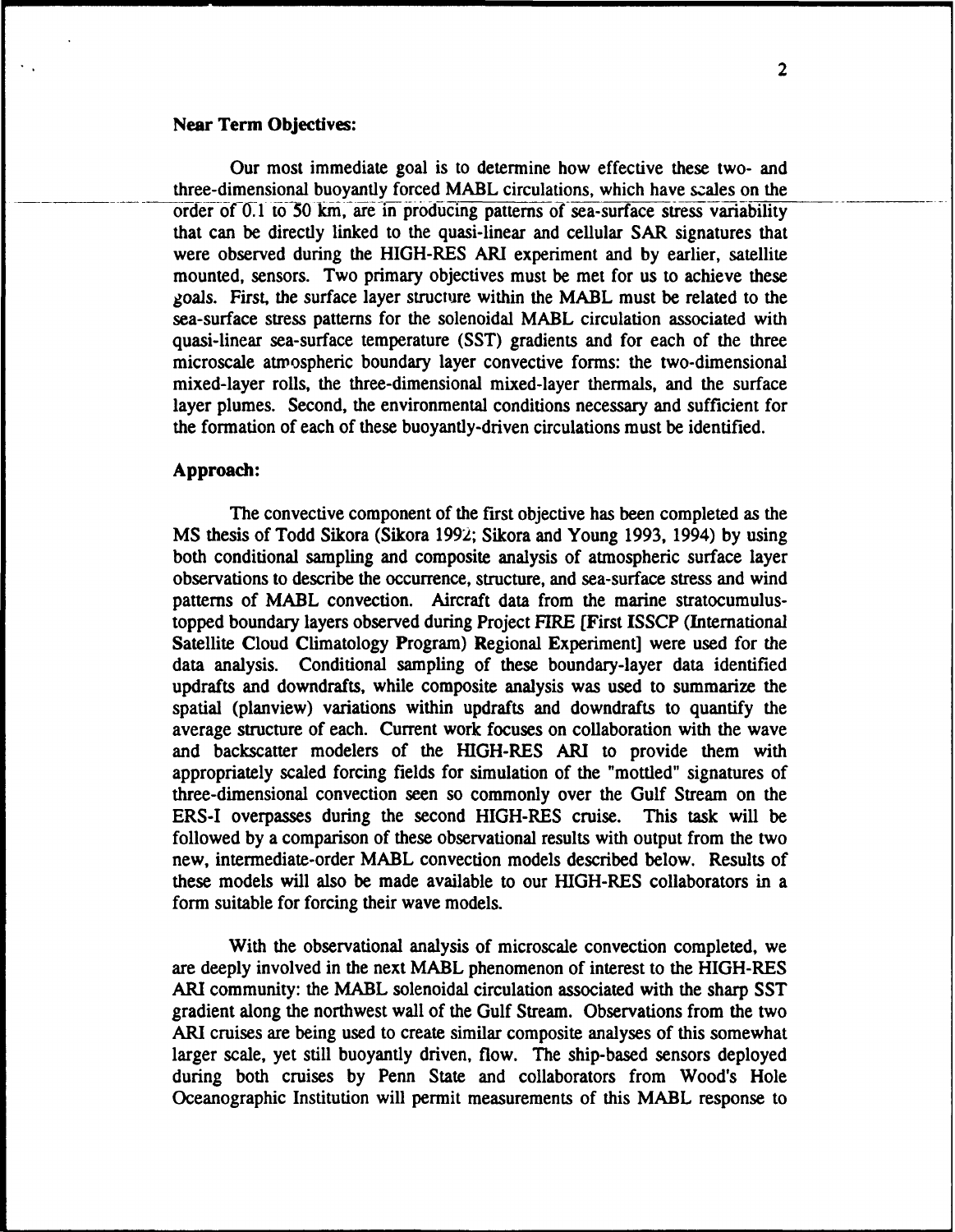the ocean front as well as the resulting feedback to the wave field via cross-front variations in the wind and stress. Cross-front sampling legs and along-front legs with two ships paired across the front have yielded maximum information on the role of the SST gradient in forcing the observed horizontal variations of the surface wave field. We have completed the first three-dimensional simulation of this flow using the Penn State/NCAR mesoscale model MM4. Results of these simulations will be made available to HIGH-RES colleagues as time-dependent two-dimensional forcing fields for models of both the background wave field and for simulation of the SAR signatures of this Gulf Stream atmospheric front.

Elucidation of the stress variability expected in different forcing regimes is being achieved by the development and study of new two-dimensional and three-dimensional intermediate-order spectral models of MABL convection. The first, which extends the boundary layer roll study of Haack and Shirer (1992), is a two-dimensional model that is the MS thesis project fcr Peter Bromfield. The second is a three-dimensional convection model whose development was begun by Julie Schramm and is being continued by MS students Louis Zuccarello and Bruce Lambert. In both these models, the boundary conditions are based on boundary layer similarity theory and so are sufficiently general that the surface stress can be nonzero. Lastly, in work begun under funding by the National Science Foundation and continued here, PhD student Mark Laufersweiler completed a study of stratocumulus circulations (Laufersweiler 1993); in some circumstances two possible boundary layer responses may occur for the same forcing.

To help guide comparison of observeu and modeled results, algorithms for adequately estimating such chaos measures as the correlation dimension are needed as well as a means for estimating the probable errors in these estimates. We have developed such an algorithm (Wells *et al.* 1993, 1994), and MS student Christian Fosmire has applied it to boundary layer wind data (Fosmire 1993). This work is now continuing as part of the MBL ARI.

#### Recent Tasks Completed:

Preparation of a dynamically-based methodology for converting the planview patterns of surface stress variability caused by MABL convective updrafts and downdrafts into forcing fields for ocean wave and radar backscatter simulations of specific SAR images has been completed, with the results accepted for publication (Sikora and Young 1993, 1994). Collaborations with several HIGH-RES colleagues are underway on the application of this new methodology.

Meteorological observations and infrared satellite images have been acquired for interpretation of an ERS-1 SAR feature in collaboration with HIGH-RES ARI researcher Robert Beal of Johns Hopkins University's Applied Physics Laboratory (APL).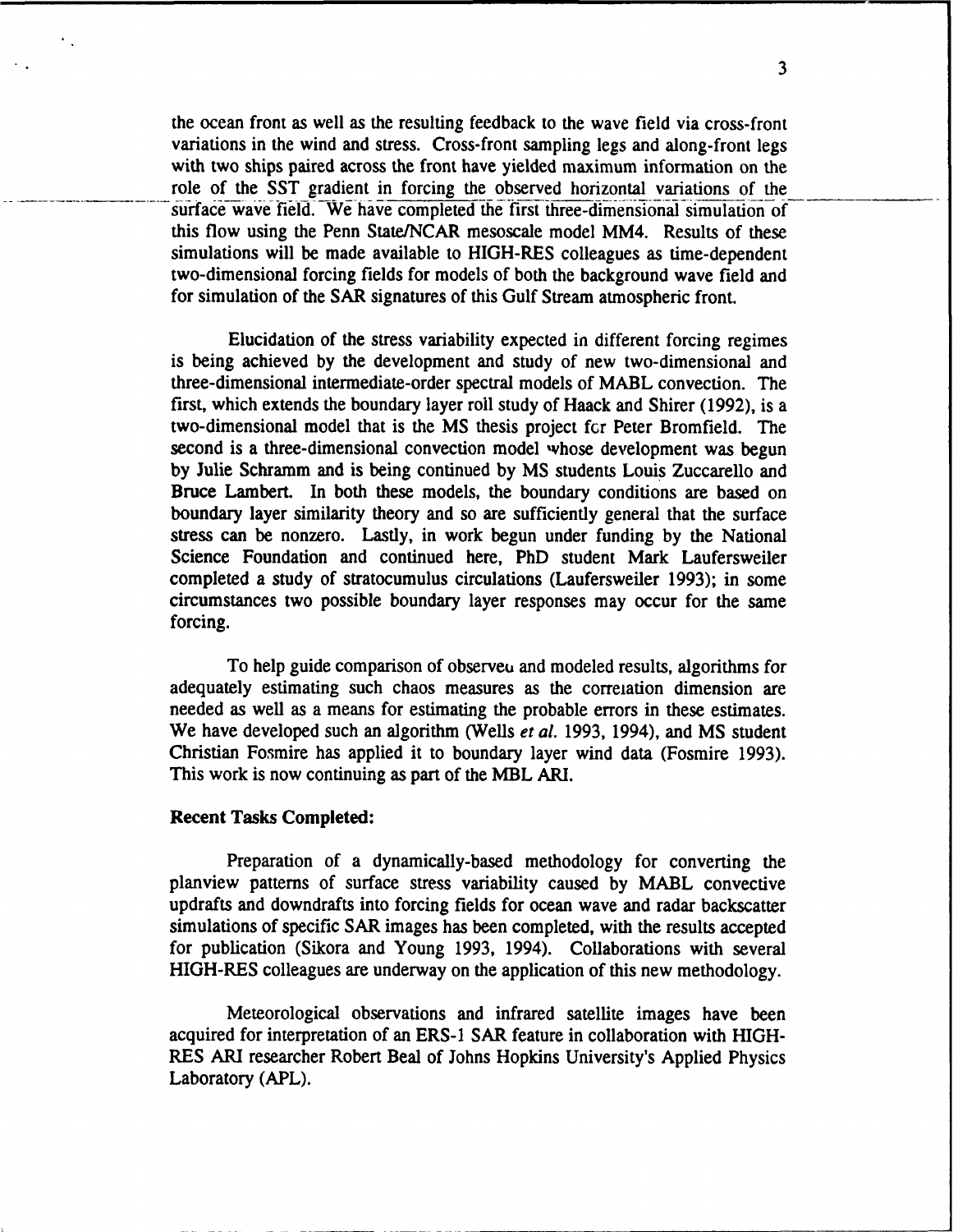The first of several mesoscale atmospheric simulations of the Gulf Stream atmospheric front for priority days from the first HIGH-RES ARI cruise in Fall 1991 was completed using the Penn State mesoscale model MM4. Analysis routines to diagnose the dynamics of this system and the resulting sea-surface stress field have been prepared by graduate student Sean Sublette.

A preliminary version of the three-dimensional intermediate-order MABL convection model was integrated; initial results showed that the forms of the stress and heat flux profiles were correct and matched those observed in the stratocumulus-topped MABL by Brümmer and Busack (1990). The energy budget properties were not completely correct, however, and appear to be caused in part by an improper handling of the pressure gradient term in the equation of motion. Because this term is much easier to handle in a two-dimensional model, we undertook the development of such a model as the MS thesis project for Peter Bromfield, who is currently completing a linear stability analysis of the nonconvective state to determine the critical forcing values for roll development. We also have reformulated the three-dimensional model begun by Julie Schramm. This rewriting of the model has been done by MS student Louis Zuccarello, who will perform preliminary investigations of the solutions; this work will be continued by MS student Bruce Lambert.

## Results:

The published methodology for using our composite stress fields in MABL updrafts and downdrafts (Sikora and Young 1994) provides the first-ever quantitative description of the planview patterns of air/sea flux of momentum; these patterns are suitable for forcing models of ocean waves and radar backscatter for the simulation of the kilometer-scale "mottled" convective signatures on SAR images such as those from ERS-I.

On a somewhat larger scale, preliminary theoretical analysis suggests that a solenoidal circulation, dynamically akin to the classic sea-breeze circulation, causes the significant MABL wind variations observed in the vicinity of the northwest wall of the Gulf Stream. This common phenomenon is often revealed by a cloud line in meteorological satellite and HIGH-RES cruise observations as well as by the band of altered wind direction in the MM4 mesoscale model forecasts and the RV Vernadsky transect. Further analysis of observations from the second HIGH-RES ARI cruise and quantitative diagnostics of the MM4 results are underway to complete the description of this phenomenon, its effect on the sea-surface stress field, and the range of conditions under which it can occur.

Theoretical understanding of possible kilometer-scale stratocumulustopped boundary layer responses also increased. The key result of this work (Laufersweiler 1993; Laufersweiler and Shirer, 1994a,b) is that for the same thermal forcing rates (air-sea temperature differences and cloud base layer stabilities), the boundary layer circulation may adopt one of two possible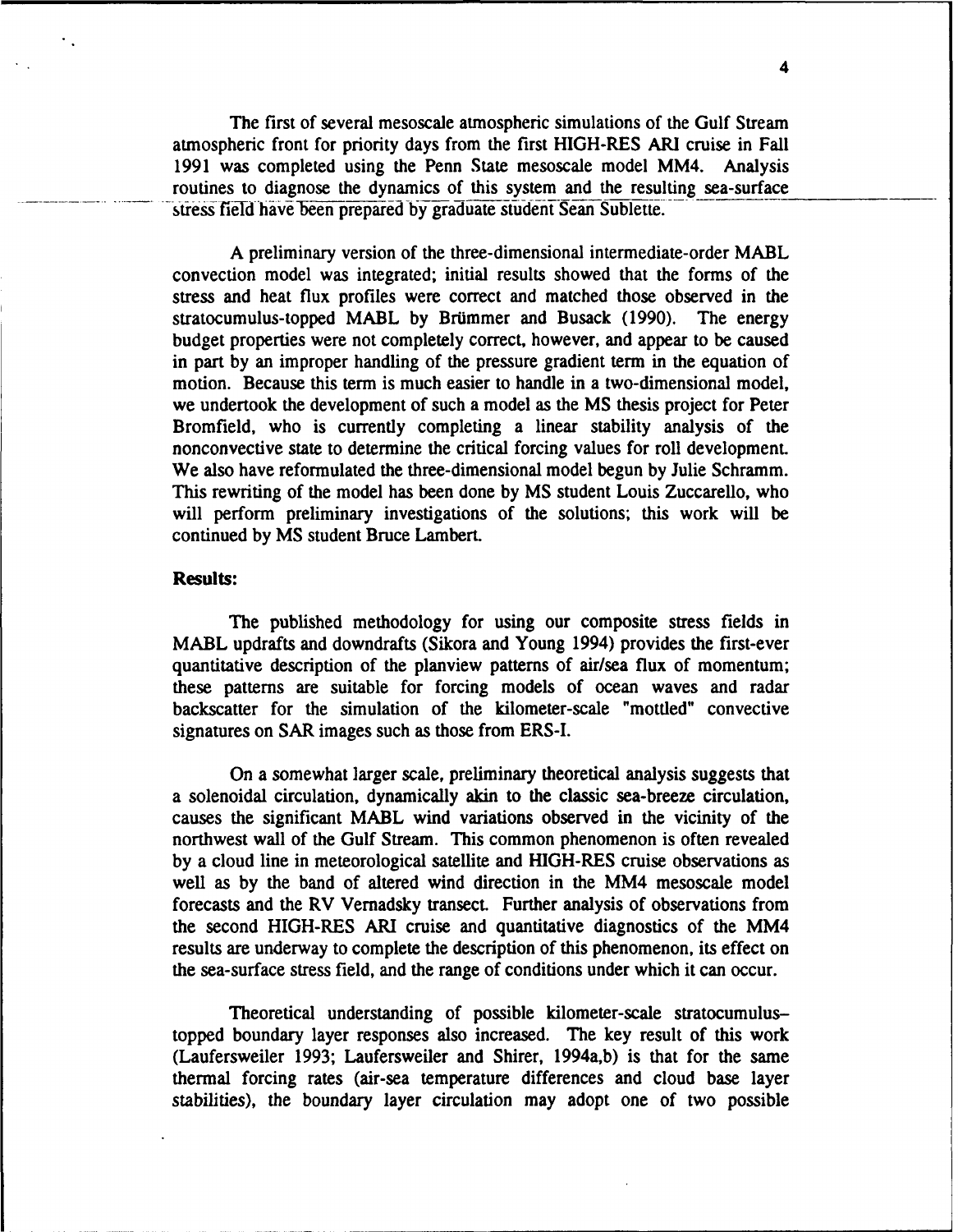responses. The first response is a steady one that is partitioned into two cells, one in the subcloud layer and the other in the cloud layer; this response represents one hypothetical decoupled boundary layer configuration. The second response is a temporally periodic one that during its first part represents a circulation that is restricted to the subcloud layer and during its second part represents a circulation that penetrates into the cloud layer before collapsing back to the subcloud layer. This second response represents a boundary layer in which the subcloud layer and cloud layer periodically decouple and couple.

Development of an improved tool for estimating the correlation dimension and its probable error was completed as a Penn State Mathematics Department report (Wells *et al.* 1993); however, the version submitted to *Physica D* required extensive revision, which is being performed as part of our MBL ARI study (Wells *et al.,* 1994). This algorithm was applied to boundary layer wind observations by Fosmire (1993) and is now ready to be applied to other modeled and observed MABL datasets.

## Accomplishments:

A new graduate student (Sean Sublette) is analyzing mesoscale model output in conjunction with HIGH-RES cruise observations to develop a composite description of the flow and stress fields associated with the MABL solenoidal circulation that is forced by the Gulf Stream ocean front. Theoretical insight into this frequently occurring phenomenon has been provided to interested ARI investigators, Don Thompson and Farid Askari. Also, George Young directed ship traverses of this phenomenon during the second HIGH-RES cruise. A strong sea surface roughness boundary associated with the Gulf Stream atmospheric front was located via real-time meteorological analysis of the atmospheric meso-circulation. Graduate students Peter Bromfield, Louis Zuccarello and Bruce Lambert are developing two- and three-dimensional models of the stress variability caused by MABL kilometer-scale circulations; these models are extensions of the first version coded by research associate Julie Schramm. PhD student Mark Laufersweiler completed his dissertation and graduated at the end of the Fall '93 semester. He has begun writing the version of his thesis work that will be submitted to the *Journal of the Atmospheric Sciences* (Laufersweiler and Shirer 1994b) and he will present this work at the AMS Eighth Conference on Atmospheric Radiation in January 1994 (Laufersweiler and Shirer 1994a). Finally, Christian Fosmire completed his MS thesis (Fosmire 1993) in which he applied the Wells *et al.* (1993, 1994) algorithm to boundary layer wind data.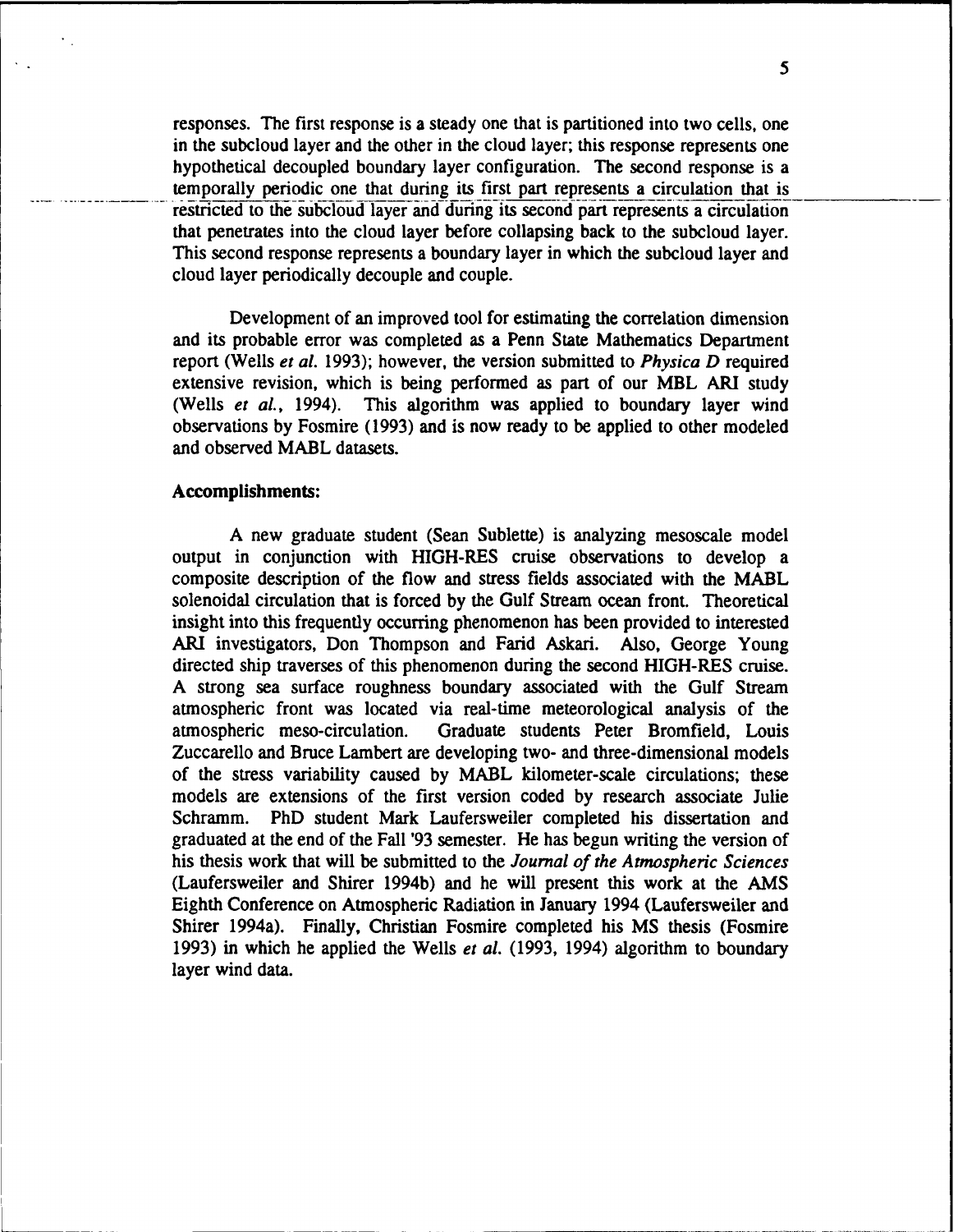## References:

- Brümmer, B. and B. Busack, 1990: Convective patterns within a field of stratocumulus. *Mon. Wea. Rev.,* 118, 801-817.
- Fosmire, C.J., 1993: Estimating the correlation dimension of observed boundary layer winds. MS Thesis, Penn State University, 112 pp.
- Haack, T. and H.N. Shirer, 1992: Mixed convective/dynamic roll vortices and their effects on initial wind and temperature profiles. *J. Atmos. Sci., 49,* 1181-1201.
- Laufersweiler, M.J., 1993: A theoretical model of multiple regimes in a stratocumulus-topped boundary layer. PhD dissertation, Penn State University, 69 pp.
- Laufersweiler, M.J. and H.N. Shirer, 1994a: Multiple regimes within the stratocumulus-topped boundary layer. *Preprints, Eighth Conference on Atmospheric Radiation,* Nashville, TN, American Meteorological Society, in press.
- Laufersweiler, M.J. and H.N. Shirer, 1994b: A theoretical model of multi-regime convection in a stratocumulus-topped boundary layer. Manuscriot in preparation.
- Sikora, T.D., 1992: Air/sea flux patterns within convective structures of the marine atmospheric surface layer, MS Thesis, Penn State University, 28 pp.
- Sikora, T.D. and G.S. Young, 1993: Observations of planview flux patterns within convective structures of the marine atmospheric surface layer, *Boundary Layer Meteorology,* 65, 273-288.
- Sikora, T.D. and G.S. Young, 1994: Observations and applications of the horizontal perturbation wind field within convective structures of the marine atmospheric surface layer. *Boundary Layer Meteorology,* 66, in press.
- Wells, R., H.N. Shirer, C.J. Fosmire and *3.* Doran, 1993: Improved algorithms for estimating the correlation dimension and the associated probable errors. *Department of Mathematics Report No. 114,* Penn State University, 59 pp.
- Wells, R., H.N. Shirer, and C.J. Fosmire, 1994: Generalization and convergence of the Takens estimators for the correlation dimension. *Physica D* (Manuscript in preparation).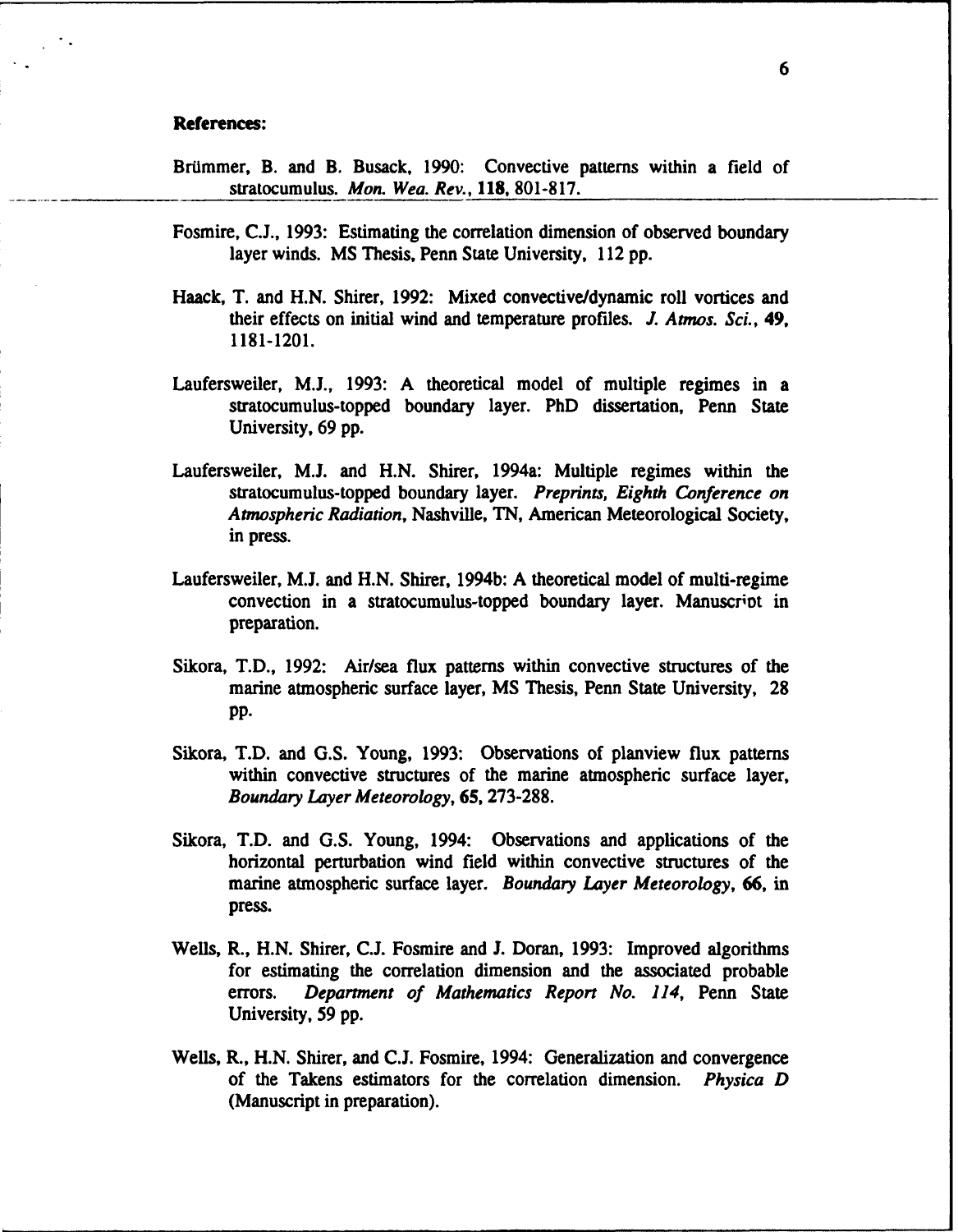## PUBLICATIONS/PRESENTATIONS/REPORTS-FY92/FY93 HAMPTON N. SHIRER AND GEORGE S. YOUNG, PI DECEMBER 1993

- 92-R Hare, J.E, Shipboard eddy-covariance measurements of the turbulent fluxes of heat, moisture, and momentum. MS Thesis, Penn State University, (1992) 207 pp.
- 92-R Sikora, T.D., Air/sea flux patterns within convective structures of the marine atmospheric surface layer, MS Thesis, Penn State University, (1992) 28 pp.
- 92-C, 92-R Sikora, T.D and G.S. Young, Air/sea flux patterns within convective structures of the marine atmospheric surface layer, Preprints, Tenth *Symposium on Turbulence and Diffusion,* Sept. 29-Oct. 2, 1992, Portland, OR, American Meteorological Society (1992) 25-27.
- 92-C Wells, R., H.N. Shirer and C.J. Fosmire, An improved algorithm for calculating the correlation dimension and for estimating its probable error, AGU Spring 1992 Conference, May 12-16, 1992, Montreal, Canada, American Geophysical Union (1992).
- 93-R Fosmire, C.J., Estimating the correlation dimension of observed boundary layer winds. MS Thesis, Penn State University (1993) 112 pp...
- 93-PI Laufersweiler, M.J. and H.N. Shirer, A theoretical model of multi-regime convection in a stratocumulus-topped boundary layer (1994).
- 93-P Sikora, T.D. and G.S. Young, Observations of planview flux patterns within convective structures of the marine atmospheric surface layer, *Boundary Layer Meteorology* 65 (1993) 273-288.
- 93-PS Sikora, T.D. and G.S. Young, Observations and applications of the horizontal perturbation wind field within convective structures of the marine atmospheric surface layer. *Boundary Layer Meteorology* **66** (1994) in press.
- 93-R Wells, R., H.N. Shirer, C.J. Fosmire and J. Doran, Improved algorithms for estimating the correlation dimension and the associated probable errors. *Department of Mathematics Report No. 114,* Penn State University (1993) 59 pp.